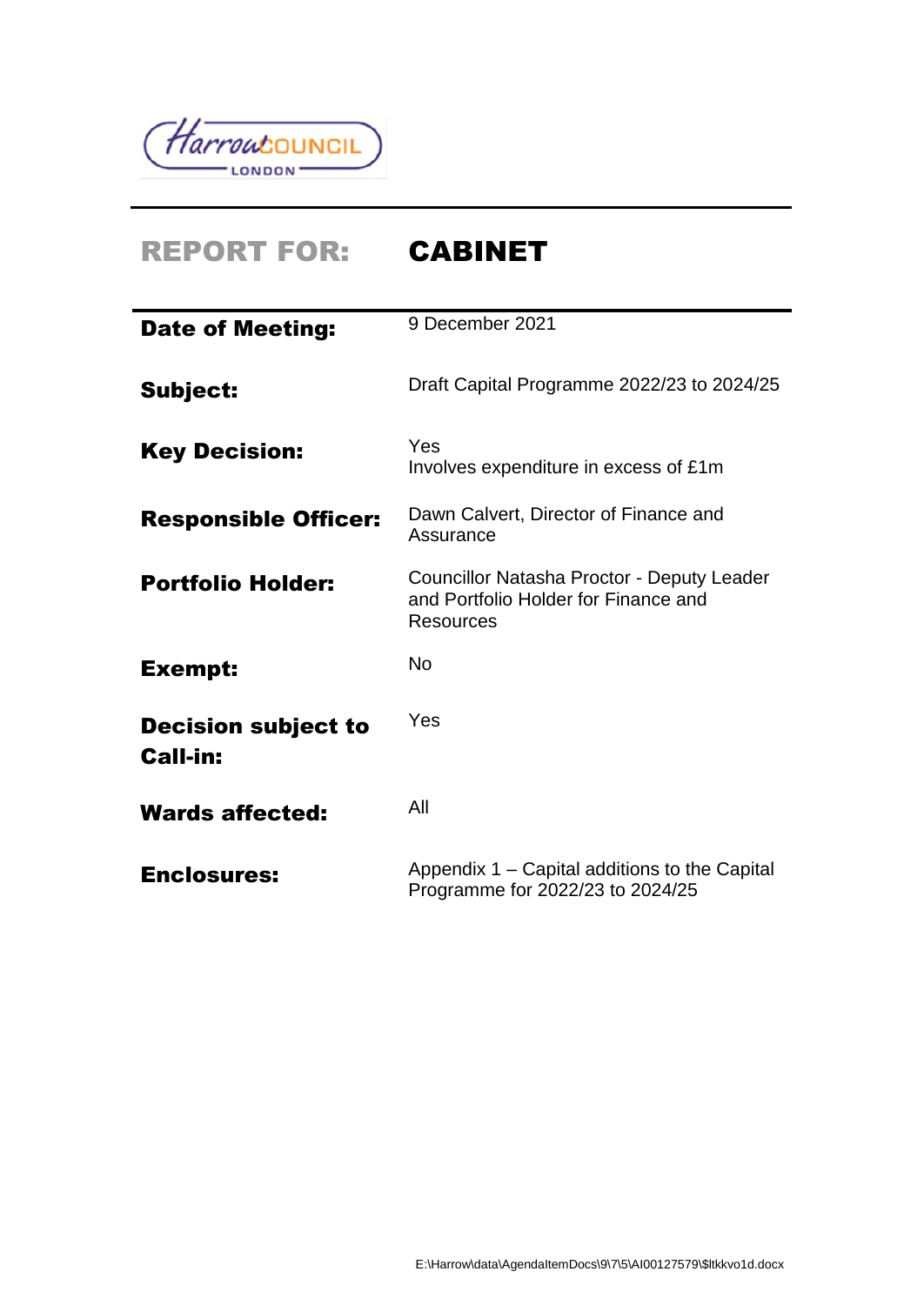# Section 1 – Summary and Recommendations

This report sets out the draft General Fund capital proposals which have been proposed as part of the 2022/23 budget process.

### **Recommendations:**

1. Cabinet is requested to note the new proposed draft capital proposals, as detailed within Appendix 1, which will be brought back to Cabinet in February 2022 for approval.

The final version of the Capital Programme 2022/23 to 2023/25 will be brought back to Cabinet in February 2022 for recommendation to Council.

**Reason:** To enable the Council to have an approved Capital Programme for 2022/23 to 2024/25.

# Section 2 – Report

#### **Development of the Capital Programme**

1. The purpose of this draft Capital Programme report is to set out the Council's additional capital proposals for investment over the years 2022/23 to 2024/25 which have been proposed as part of the Annual budget setting process. Additional meaning that these proposals are over and above the existing Capital Programme agreed by Council in February 2021. The final Capital programme report, which will contain new proposals as well as the existing Capital Programme will be presented to Cabinet in February 2022.

#### **Capital Programme 2022/23 to 2024/25**

- 2. As part of the 2021/22 budget process, there was a fundamental review of the Capital Programme where services were asked to take a bottom up approach to the Capital that they needed rather than using historical figures and allocations. As part of last year's review, many schemes previously put into the budget on a cost neutral basis or where they intended to make a net benefit to the bottom line, were removed, along with any revenue savings attached to them.
- 3. For the forthcoming Capital Programme review it is proposed that new bids should still be based on a bottom up approach, but given the major review which took place last year, the purpose of this report to December cabinet is to focus on the new proposed bids for the further year of 2024/25. The criteria used for the inclusion on new bid remains unchanged from previous years which is for capital to be contained within the following categories: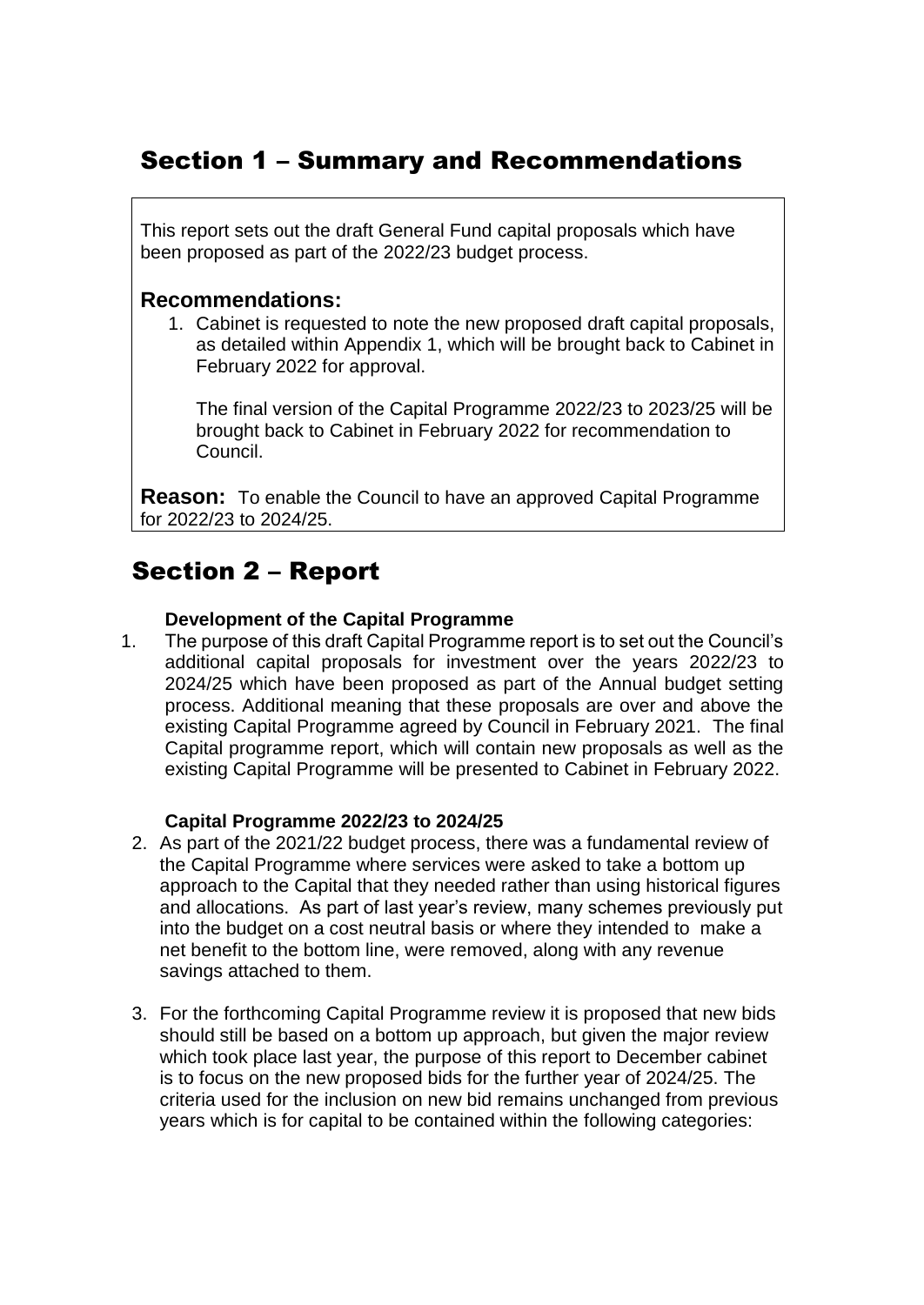- a. Life and Limb/Health and Safety.
- b. Statutory Requirement/legislation.
- c. Schemes fully funded by external sources.
- d. Invest to Save Schemes (the capital expenditure must generate a revenue stream to cover the capital financing costs and make a savings contribution).

#### **Cost of the Existing Capital Programme (excluding new proposals)**

- 4. The Capital Programme can be funded from a variety of funding sources. Where the Capital Programme is funded from capital grants, external partnership funding, Borough CIL and revenue funding such as reserves; this will not attract any form of capital financing cost and has no impact on the revenue budget. Schemes funded from borrowing, will attract a capital financing cost and therefore a direct impact on the revenue budget.
- 5. Although there are no specific limits to borrowing in order to fund capital expenditure, the Council must be prudent when considering the revenue implications in the context of the overall revenue budget commitments in the medium term and the Capital Programme must be affordable.
- 6. Table 1 shows the capital financing cost budgets that are already factored into the existing MTFS from 2021/22 to 2023/24 in relation to the Capital Programme agreed in February 2021 and also what proportion of the 2021/22 net revenue budget of £179.4.m is made up of Capital Financing costs.

|         | <b>Capital Financing</b> | Capital financing costs |
|---------|--------------------------|-------------------------|
|         | Costs                    | as % of 2021/22 Net     |
|         |                          | <b>Budget</b>           |
|         | £m                       | $\%$                    |
| 2021/22 | 32.4                     | 18%                     |
| 2022/23 | 37.0                     | 20.6%                   |
| 2023/24 | 37.5                     | 21%                     |

#### **Table 1 - Capital Financing Costs as % of the Net Revenue Budget as at 2021/22 Budget Setting**

- 7. The capital financing cost of the existing Capital programme 2021/22 to 2023/24 (**agreed at Council last year in February 2021**) is £32.4m in 2021/22 and then increases to £37.5m by 2023/24. These figures also relate to the cost of historic capital programmes.
- 8. The figures in Table 1, will also include capital financing costs which relate to projects put into the programme to generate enough revenue to cover their capital financing costs and therefore are cost neutral and do not impact on the revenue budget as a direct cost. If these costs were removed from the figures in Table 1, it would reduce the overall percentage figure. However, for prudence the figures are included on the basis that the requirement on borrowing is definite but the requirement to generate revenue is not guaranteed.
- 9. When the Final Capital Programme report is presented to cabinet in February 2022, an updated table will be included which shows the revised capital financing costs for the period 2022/23 to 2024/25, including new capital proposals included in this report.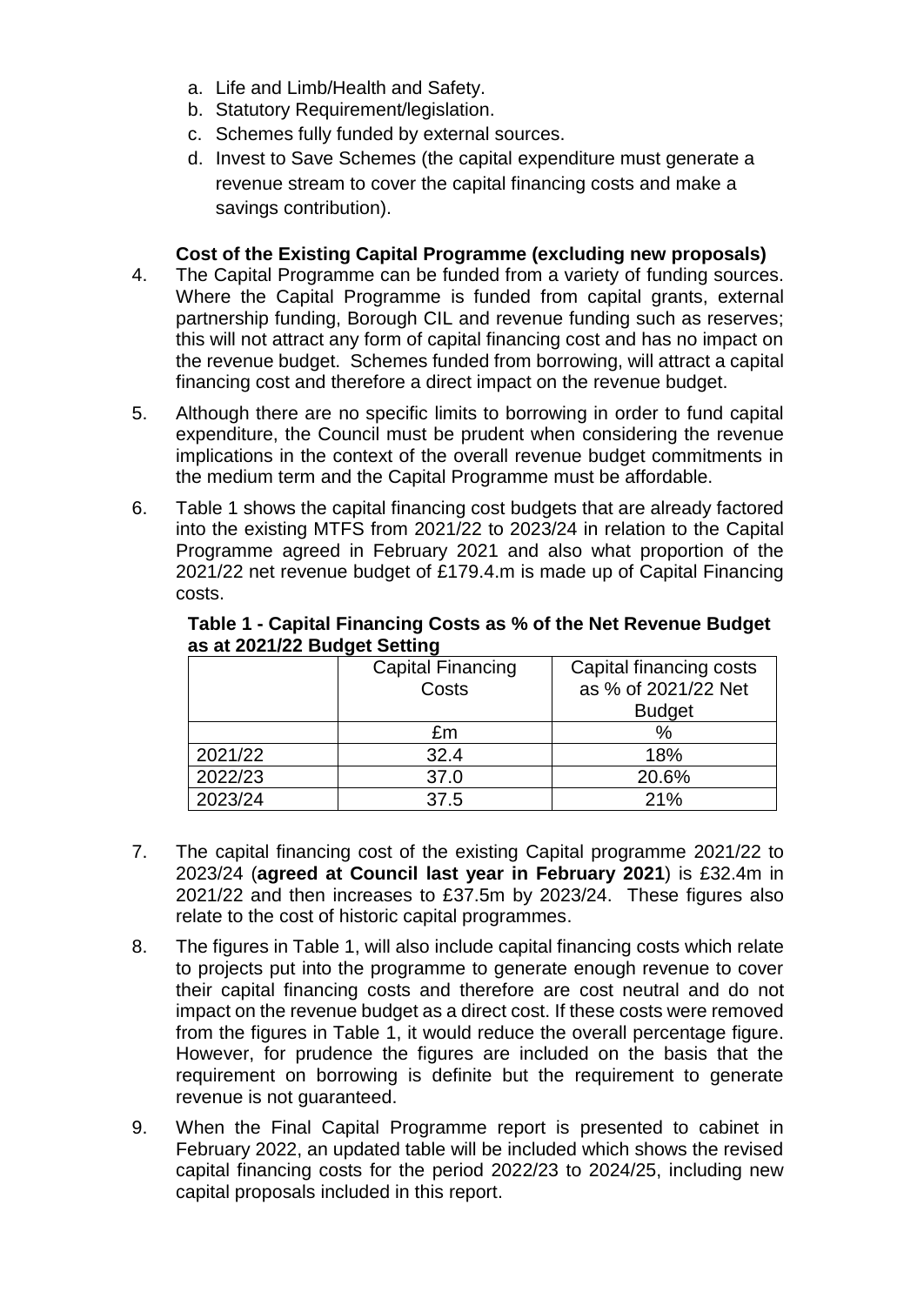# **Capital proposals put forward 2022/23 to 2024/25**

10. The proposed Capital Programme bids for 2022/23 to 2024/25 is detailed in Appendix 1 and summarised in Table 2 below.

| Summary   |                                         | 2022/23                                                 |                                                            |                                         | 2023/24                                                 |                                                            |                                         | 2024/25                                                 | <b>Grand Total</b>                                                   |                                      |                                                         |                                                            |
|-----------|-----------------------------------------|---------------------------------------------------------|------------------------------------------------------------|-----------------------------------------|---------------------------------------------------------|------------------------------------------------------------|-----------------------------------------|---------------------------------------------------------|----------------------------------------------------------------------|--------------------------------------|---------------------------------------------------------|------------------------------------------------------------|
|           | <b>Total</b><br>Project<br>cost<br>£000 | <b>Funding</b><br>excluding<br><b>Borrowing</b><br>£000 | Net project<br>cost<br>funded<br>from<br>borrowing<br>£000 | <b>Total</b><br>Project<br>cost<br>£000 | <b>Funding</b><br>excluding<br><b>Borrowing</b><br>£000 | Net project<br>cost<br>funded<br>from<br>borrowing<br>£000 | <b>Total</b><br>Project<br>cost<br>£000 | <b>Funding</b><br>excluding<br><b>Borrowing</b><br>£000 | <b>Net</b><br>project<br>cost<br>funded<br>from<br>borrowing<br>£000 | <b>Total</b><br>Project<br>cost £000 | <b>Funding</b><br>excluding<br><b>Borrowing</b><br>£000 | Net project<br>cost<br>funded<br>from<br>borrowing<br>£000 |
|           |                                         |                                                         |                                                            |                                         |                                                         |                                                            |                                         |                                                         |                                                                      |                                      |                                                         |                                                            |
|           |                                         |                                                         |                                                            |                                         |                                                         |                                                            |                                         |                                                         |                                                                      |                                      |                                                         |                                                            |
|           |                                         |                                                         |                                                            |                                         |                                                         |                                                            |                                         |                                                         |                                                                      |                                      |                                                         |                                                            |
| Resources | 0                                       | 0                                                       | Ω                                                          | 0                                       | $\theta$                                                | 0                                                          | 3,550                                   | 0                                                       | 3,550                                                                | 3,550                                | 0                                                       | 3,550                                                      |
|           |                                         |                                                         |                                                            |                                         |                                                         |                                                            |                                         |                                                         |                                                                      |                                      |                                                         |                                                            |
| Peoples   | 450                                     | 0                                                       | 450                                                        | 250                                     | $\theta$                                                | 250                                                        | 50                                      | 0                                                       | 50                                                                   | 750                                  | 0                                                       | 750                                                        |
|           |                                         |                                                         |                                                            |                                         |                                                         |                                                            |                                         |                                                         |                                                                      |                                      |                                                         |                                                            |
| Community | 50                                      | 0                                                       | 50                                                         | 520                                     | $\theta$                                                | 520                                                        | 18714                                   | 7349                                                    | 11365                                                                | 19284                                | 7349                                                    | 11935                                                      |
|           |                                         |                                                         |                                                            |                                         |                                                         |                                                            |                                         |                                                         |                                                                      |                                      |                                                         |                                                            |
| Total     | 500                                     | 0                                                       | 500                                                        | 770                                     | 0                                                       | 770                                                        | 22,314                                  | 7,349                                                   | 14,965                                                               | 23,584                               | 7,349                                                   | 16,235                                                     |

#### **Table 2 – Total Capital Programme 2022/23 to 2024/25**

- 11. The total of capital bids across the 3 year period amounts to £23.584m of which £7.349m can be funded from a combination of Borough CIL (BCIL), assumed external grants and reserves, which leaves a net figure £16.235m which would require funding from borrowing.
- 12. Whilst the request was for services to put forward 2024/25 bids, out of the net £16.235m total for all bids, there are 3 bids across 2022/23 and 2023/24 which total £1.270m (£500k 2022/23 and £770k 2023/24) as follows:
	- £700k Social Care reform Capital funding (placeholder) will be used to support the social care reforms. It is likely that DLUHC (formerly MHCLG) will provide funding towards this IT investment required but until the December settlement is announced this cannot be confirmed and therefore capital financing costs have been assumed.
	- £500k Climate Emergency Energy emissions reduction measures funding exists in the capital programme up to 2022/23 for climate energy related works to contribute to decarbonisation of the Council's (nonresidential) built estate. A bid has been made to continue this work in future years with a bid of £500k in 2023/24. (There is also a £500k bid in 2024/25). The service will review the possibility of funding this from the carbon offset fund or other external funding rather than borrowing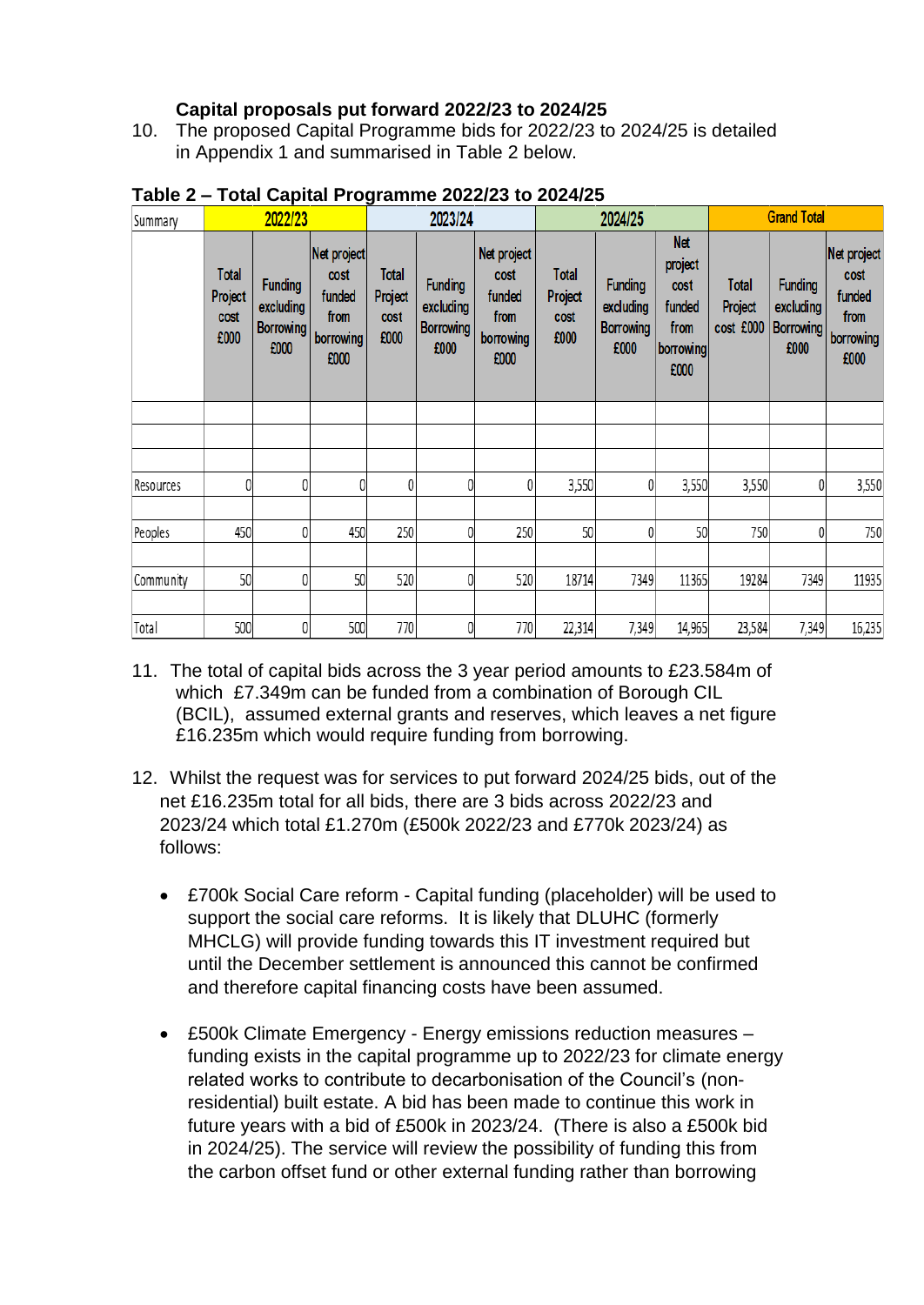and confirm this between now and the final Capital programme report at the February cabinet.

- £70k for health and Safety works at the Harrow Arts Centre & Headstone Manor Capital Infrastructure. There may be some grant funding available which is not yet known and again this will be confirmed when the Final Capital Programme goes to cabinet in February.
- 13. The bids for the year 2024/25 total £22.314m of which £7.349m can be funded from a combination of Borough CIL (BCIL), assumed external grants and reserves, which leaves a net figure £14.965m which would require funding from borrowing.
- 14.The schemes assumed to be funded from BCIL, external grants and reserves which total £7.349m in 2024/25 are as follows:

|           | Total                             | £7,349m |                 |
|-----------|-----------------------------------|---------|-----------------|
|           | • Vehicle replacement             | £2,086m | Vehicle reserve |
|           | • Transport projects              | £1,391  | *TFL grant      |
| $\bullet$ | <b>Disabled Facilities grants</b> | £1,722  | *Govt grant     |
|           | Neighbourhood CIL schemes         | £500    | <b>NCIL</b>     |
| $\bullet$ | <b>Green Grid Programme</b>       | £150    | <b>BCIL</b>     |
|           | Flood defence and drainage        | £500    | <b>BCIL</b>     |
|           | <b>High streets Fund</b>          | £1,000  | <b>BCIL</b>     |
|           |                                   | £000    |                 |

**\***The grant is based on 2021/22 levels and subject to confirmation. Figures will need to be reduced or increased accordingly if the grant differs from the estimate.

15.The remaining bids for 2024/25 total a net figure of £14.965m as set out in the attached appendix 1 but summarised at a very high level below:

|                                              | £000 | £000   |
|----------------------------------------------|------|--------|
| Resources IT projects                        |      | 3,550  |
| Peoples (social care reform)                 |      | 50     |
| Community                                    |      |        |
| <b>High Priority works - Corporate sites</b> | 650  |        |
| <b>Parks Infrastructure</b>                  | 350  |        |
| Civic Amenity site Infrastructure            | 75   |        |
| Highways Programme                           | 6000 |        |
| Street Lighting                              | 2000 |        |
| <b>CPZ Parking schemes</b>                   | 300  |        |
| Climate change measures                      | 500  |        |
| <b>Breakspear Crematorium</b>                | 700  |        |
| Leisure and Libraries Infrastructure         | 150  |        |
| Harrow Arts Centre & Headstone Manor         | 20   |        |
| <b>Empty Properties Programme</b>            | 120  |        |
| Harrow High Street Fund                      | 500  | 11,365 |
| Total bids for 2024/25 requiring borrowing   |      | 14,965 |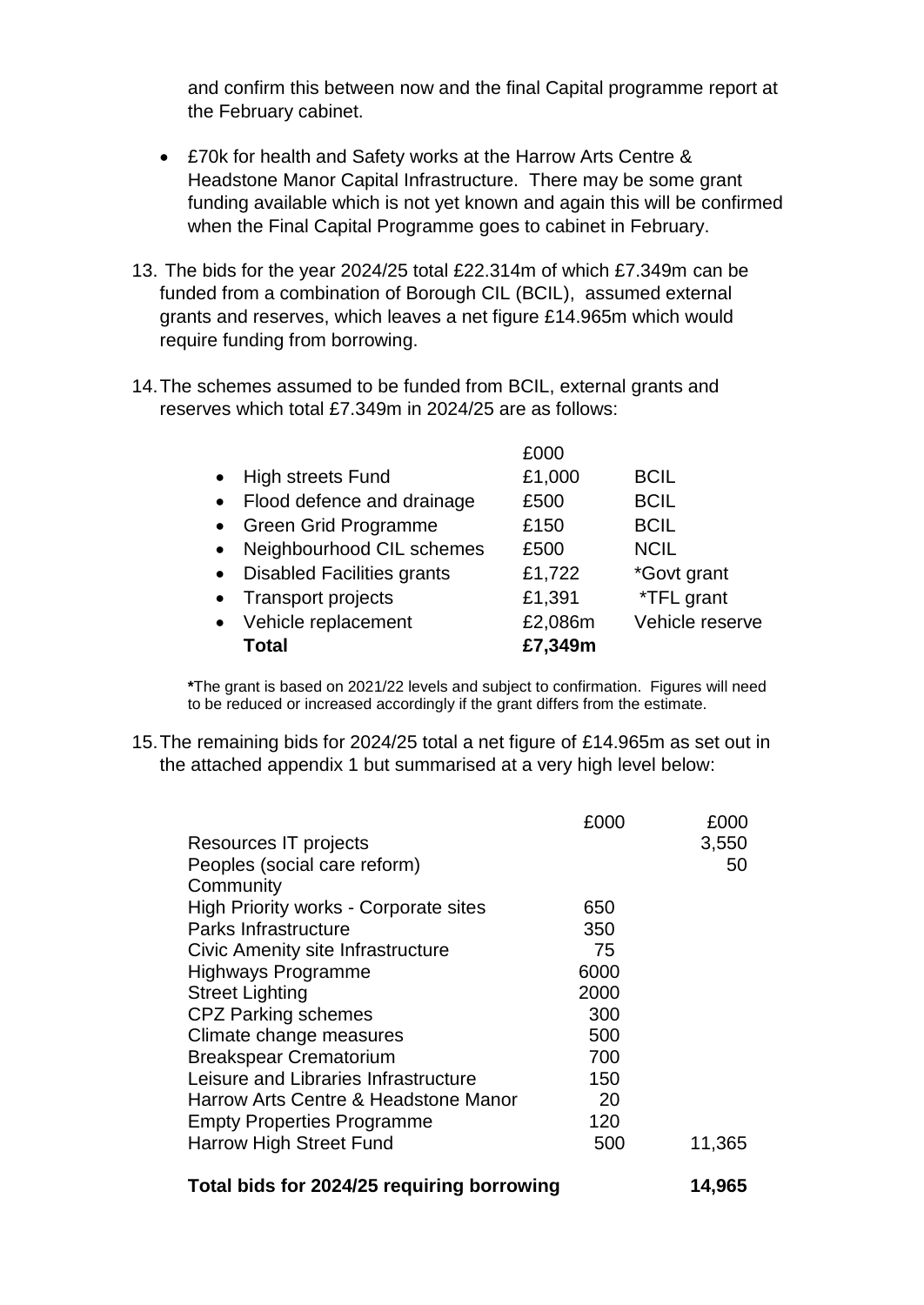16.The additional capital financing cost associated with the new proposed Capital bids across all 3 years (which total a net increase in the Programme of £16.325m) is £2m in total in 2025/26. As this year is outside of the current period of the MTFS, this increase needs to be factored into the budget for 2025/26 as part of next year's 2023/24 budget process.

**Table 4 – Additional Capital Financing Implications Proposed Capital Programme**

| <b>Capital Financing Costs</b>       | <b>Annual costs</b> |
|--------------------------------------|---------------------|
|                                      | £m                  |
| Minimum Revenue Provision (MRP)      | 1.6                 |
| Interest                             | 0.4                 |
| <b>Total Capital Financing Costs</b> |                     |

17. Between now and the submission of the Final Capital Programme report to cabinet in February 2022, there could be refinement of the new capital proposals in Appendix 1 to take account of factors such as any external funding notifications, for example, government grant announcements, further internal departmental reviews etc.

#### **Community Infrastructure Levy (CIL) Funding**

- 18.The Community Infrastructure Levy (CIL) enables the council to raise funds for infrastructure from new development. It is levied on the net increase in floor space arising from new developments and is paid when that development starts. The Community Infrastructure Levy (CIL) is a tool for local authorities to support the development of their area by funding the provision, improvement, replacement, operation or maintenance of infrastructure. However, the focus of CIL is on the delivery of new infrastructure to meet and mitigate the impacts of new development in an area.
- 19. CIL receipts can be used to fund a wide range of infrastructure including transport, schools, health and social care facilities, libraries, play areas, green spaces and sports facilities. Harrow's list of strategic infrastructure requirements known as a Regulation 123.
- 20. Of all CIL monies collected, 85% is used to fund strategic borough wide infrastructure projects, which includes a 5% allowance to cover the administrative costs of CIL. The decisions on where to spend CIL at a borough-wide level is determined by the Council. The remaining 15% is allocated to Neighbourhood CIL (NCIL) and must be spent on projects that have taken account of the views of the communities in which the income was generated, and these projects should support the development of the area.
- 21. In 2017, the principle was adopted by the Major Development Panel (14<sup>th</sup>) November 2017) and recommended to Cabinet that the allocation of Borough and Neighbourhood CIL is included as part of the Annual Budget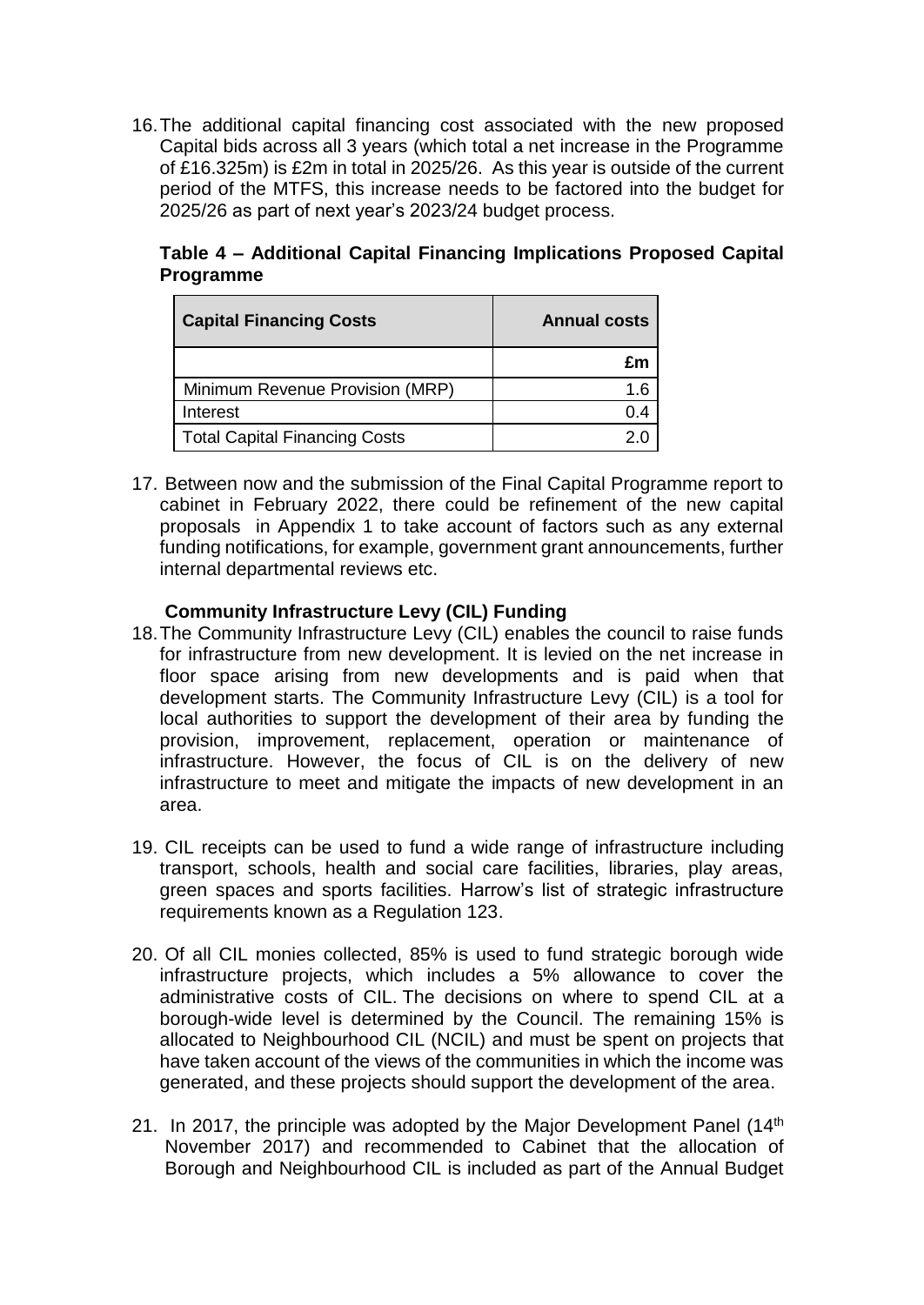Setting process and included in the Capital Programme report which goes to Cabinet in draft (this report) and in February in its final version.

- 22. In terms of the Neighbourhood element of CIL specific projects to be funded by Neighbourhood CIL can be put forward by the relevant Directorates / Ward members and assessed against the criteria outlined in the CIL Allocations report agreed by the Major Development Panel in November 2017. The final decision on what projects are funded from the agreed NCIL allocations was delegated to the Divisional Director – Regeneration and Planning\*, in consultation with the Portfolio Holders for Regeneration and Planning, and Finance and Resources. \*The current delegation is with the Interim Chief Planning Officer.
- 23.The Borough CIL element is used to fund the core Capital programme. Schemes in the Capital Programme that have been funded by BCIL between 2017/18 to 2020/21 are set out in Table 5 and total £12.449m. Of this total, £1.582m of schemes remain outstanding as at 31.3.2021 and this has been carried forward as a commitment for 2021/22 and included in Table 7.

| <b>Financial</b><br>year | <b>Description</b>                             | <b>BCIL</b>          | 17/18     | 18/19   | 19/20             | 20/21     | <b>Outstanding</b><br>Actual Exp Actual Exp Actual Exp Actual Exp commitment |
|--------------------------|------------------------------------------------|----------------------|-----------|---------|-------------------|-----------|------------------------------------------------------------------------------|
| 2017/18                  | Highway projects                               | 4,800,000            | 4,800,000 |         |                   |           | 0                                                                            |
| 2018/19                  | Headstone Manor (Parks for People)             | 300,000              |           | 51,293  | 233,081           | 15,626    | 0                                                                            |
| 2018/19                  | Rayners Lane Triangle project                  | 40,000               |           | 40,000  |                   |           | $\pmb{0}$                                                                    |
| 2018/19                  | Parks Infrastructure (Playground replacement)  | 545,000              |           | 219,138 | 325,862           |           | 0                                                                            |
| 2019/20                  | Parks Infrastructure (Playground replacement)  | 350,000              |           |         | 227,458           | 122,542   | 0                                                                            |
| 2019/20                  | Harrow Arts Centre - refurbishment & new build | 1,150,000            |           |         | 71,737            | 841,490   | 236,773                                                                      |
| 2019/20                  | Sudbury Hill step-free access                  | 50,000               |           |         |                   |           | 50,000                                                                       |
| 2019/20                  | <b>Flood Defence</b>                           | 300,000              |           |         | 300,000           |           | 0                                                                            |
| 2019/20                  | Highway Drainage                               | 200,000              |           |         | 199,999           |           |                                                                              |
| 2019/20                  | <b>Green Grid</b>                              | 75,000               |           |         | 39,761            | 35,239    | 0                                                                            |
| 2019/20                  | New Town Centre Library                        | 2,090,000            |           |         | 1,569,662         | 520,338   | 0                                                                            |
| 2020/21                  | Headstone Manor (Flood alleviation scheme)     | 500,000              |           |         |                   | 30,574    | 469,426                                                                      |
| 2020/21                  | Parks Infrastructure (Playground replacement)  | 250,000              |           |         |                   | 204,329   | 45,671                                                                       |
| 2020/21                  | Harrow Arts Centre - refurbishment & new build | 599,000              |           |         |                   |           | 599,000                                                                      |
| 2020/21                  | Harrow Arts Centre Capital Infrastructure      | 300,000              |           |         |                   | 266,212   | 33,788                                                                       |
| 2020/21                  | Flood Defence                                  | 300,000              |           |         |                   | 300,000   | $\Omega$                                                                     |
| 2020/21                  | Highway Drainage                               | 200,000              |           |         |                   | 149,607   | 50,393                                                                       |
| 2020/21                  | <b>Green Grid</b>                              | 150,000              |           |         |                   | 150,000   | $\Omega$                                                                     |
| 2020/21                  | High Street Fund                               | 250,000              |           |         |                   | 152,733   | 97,267                                                                       |
| <b>Total</b>             |                                                | 12,449,000 4,800,000 |           |         | 310,431 2,967,560 | 2,788,690 | 1,582,319                                                                    |

**Table 5 – Schemes funded from BCIL up to 2020/21**

24. Table 6 sets out the CIL funding received to  $13<sup>th</sup>$  September 2021 showing that £5.526m of BCIL and £1.815m of NCIL has been received to date to fund projects from 2021/22 onwards.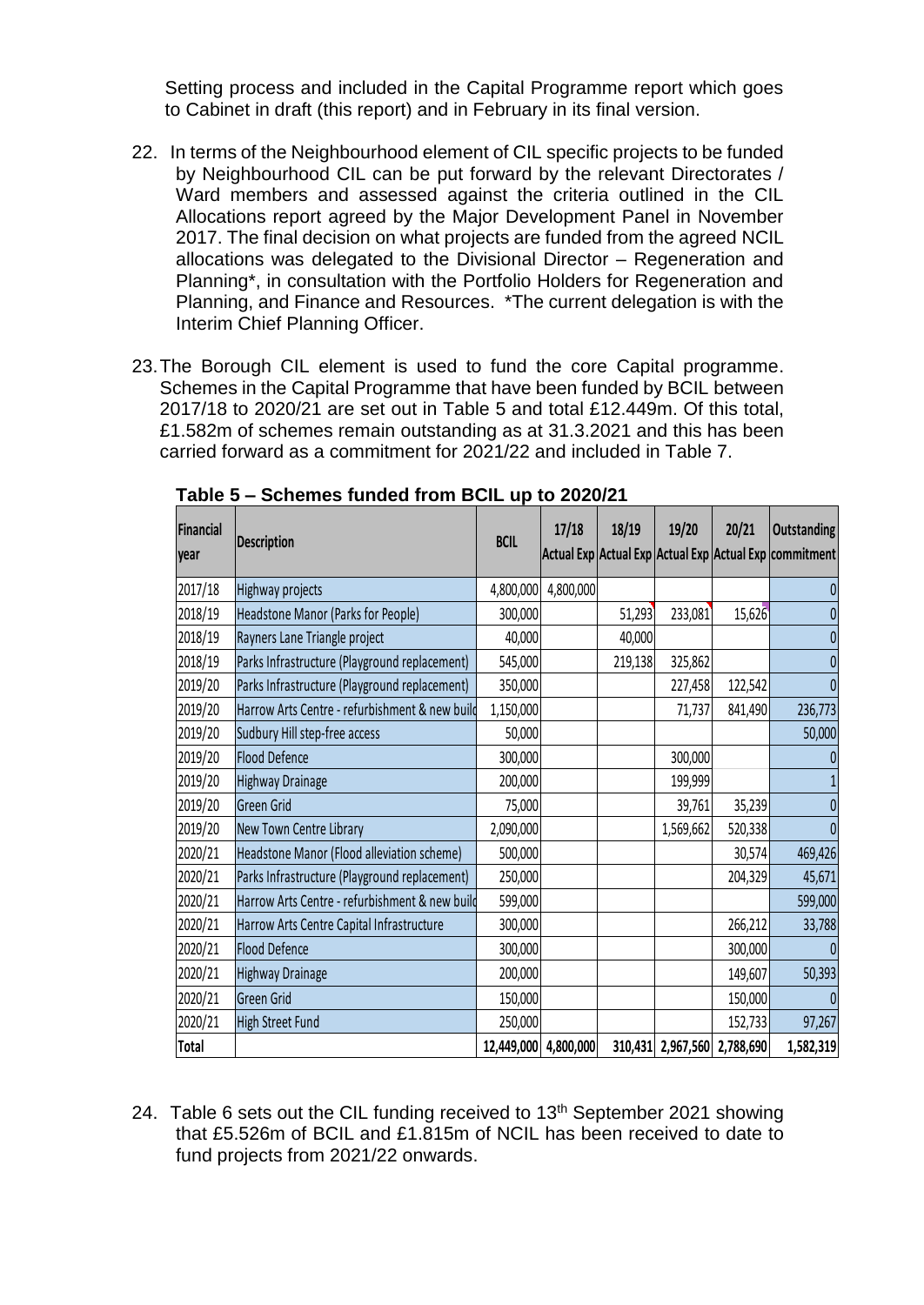| Table 6 - CIL Funding available as at 13 September 2021 |             |             |              |
|---------------------------------------------------------|-------------|-------------|--------------|
|                                                         |             |             |              |
|                                                         | <b>BCIL</b> | <b>NCIL</b> | <b>Total</b> |
|                                                         | £'000       | £'000       | £'000        |
| Balance as at 31.3.2021                                 | 4,579       | 1,655       | 6,234        |
| 2021/22 Receipts (up to 13/09/2021 as per SAP)          | 947         | 160         | 1,107        |
| Total Balance (up to 13/09/2021)                        | 5,526       | 1,815       | 7,341        |

25.The projects in the Capital Programme for 2021/22 to 2023/24, to be funded from BCIL is £12.419m as set out in Table 7 which shows the spend over financial years.

| Table 7: Schemes funding from BCIL from 2021/22 to 2024/25 |         |         |         |         |        |
|------------------------------------------------------------|---------|---------|---------|---------|--------|
|                                                            |         |         |         |         |        |
| Capital programme commitments                              | 2021/22 | 2022/23 | 2023/24 | 2024/25 | Total  |
|                                                            | £'000   | £'000   | £'000   | £'000   | £'000  |
| Harrow Arts Centre - refurbishment & new                   |         |         |         |         |        |
| build                                                      | 2,013   |         |         |         | 2,013  |
| Sudbury Hill step-free access                              | 50      |         |         |         | 50     |
| Headstone Manor (Flood alleviation scheme)                 | 469     |         |         |         | 469    |
| Parks Playground replacement                               | 46      |         |         |         | 46     |
| <b>HAC Capital Infrastructure</b>                          | 34      |         |         |         | 34     |
| Flood Defence and Highway Drainage                         | 550     | 500     | 500     | 500     | 2,050  |
| High Street Fund                                           | 1,397   | 1,100   | 1,000   |         | 3,497  |
| High Street Fund Phase 2                                   |         |         |         | 1,000   | 1,000  |
| Green Grid                                                 | 150     | 150     | 150     | 150     | 600    |
| Wealdstone Major Transport Infrastructure                  |         |         |         |         |        |
| project - Bus improvement                                  | 900     |         |         |         | 900    |
| Wealdstone Future High Street Fund                         |         |         | 1,760   |         | 1,760  |
| <b>Total</b>                                               | 5,609   | 1,750   | 3,410   | 1,650   | 12,419 |

- 26. The total current BCIL available as of 13<sup>th</sup> September amounts to £5.526m as set out in Table 6. The total requirement for BCIL funding to cover the total commitment of the existing capital programme and the new bids set out in paragraph 14) is £12.419m as set out in Table 7. This means a further £6.893m of BCIL is needed between the remainder of this current financial year of 2021/22 and the 3 years 2022/23, 2023/24 and 2024/25.
- 27.A further sum of £1.6m is expected in the current financial year of 2021/22, which would leave an average requirement of £1.76m pa for the following 3 years in order to fund the commitments in Table 7. Based on years prior to 2020/21 which was impacted by COVID-19, this has been considered a reasonable assumption. If this estimated level of BCIL is not received, then it would be necessary to fund the schemes from other sources. If this is ultimately borrowing, then this will impact upon future year's revenue budgets.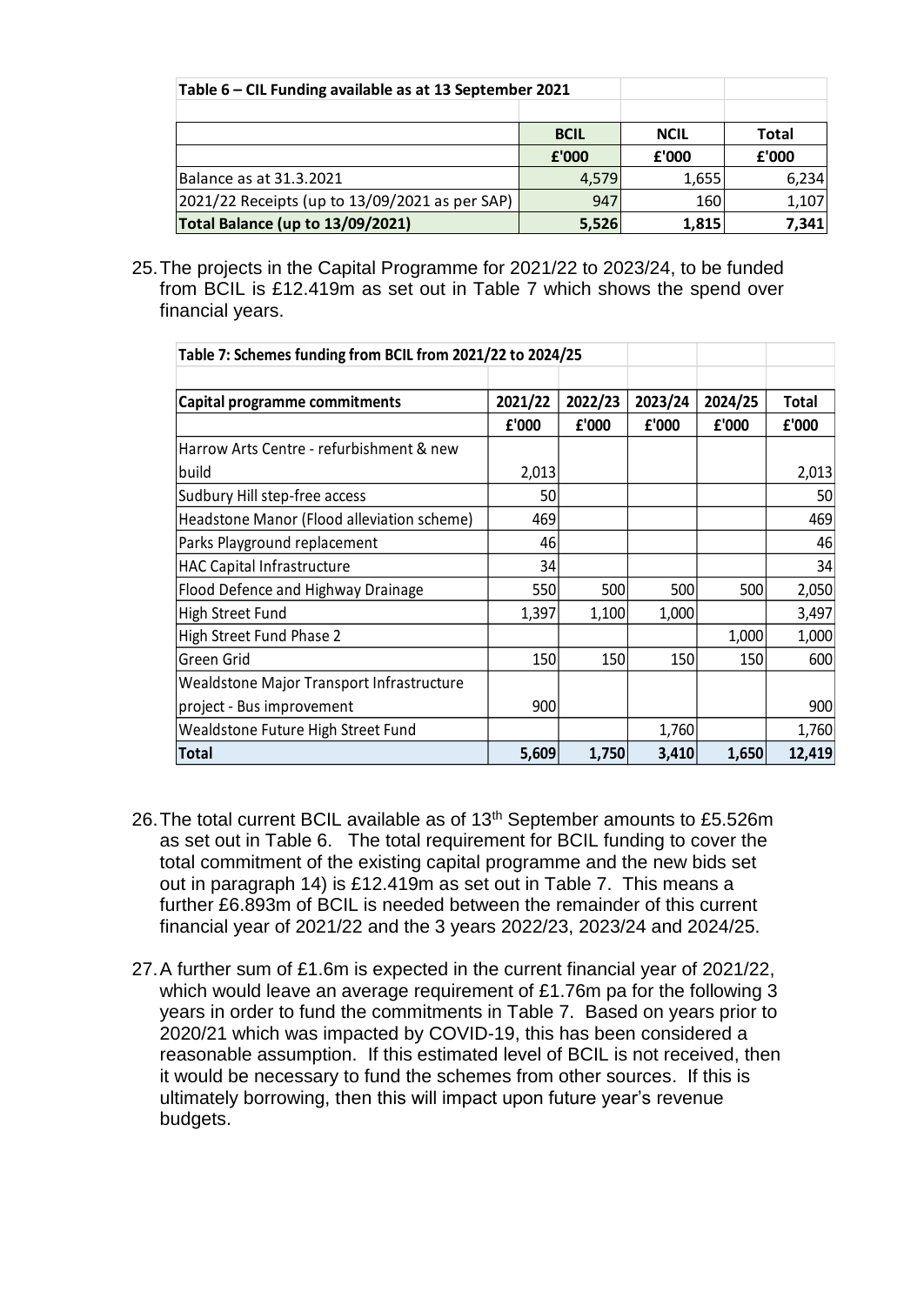#### **Housing Revenue Account (HRA)**

28.The proposed HRA Capital Programme will be detailed in a separate report to Cabinet in January 2022. Any implications from the HRA Capital Programme are funded from the Housing Revenue Account and do not impact upon the General Fund Budget. The HRA Capital Programme will be included in the Final Capital Programme report going to cabinet in February 2022.

#### **Options considered**

29. A number of capital proposals are considered during the budget setting process.

#### **Legal Implications**

30. Under the Financial Regulations paragraph B2 full council is responsible for agreeing the authority's policy framework which are proposed by the cabinet and this includes the capital programme. Under B41 the Director of Finance is responsible for producing an annual capital strategy for Cabinet to recommend to Council.

#### **Financial Implications**

31. Financial matters are integral to the report. The capital financing costs of all capital investment must be provided for within the revenue budget.

#### **Procurement Implications**

32. There are no procurement implications arising from this report.

#### **Performance Issues**

- 33. The capital programme proposed represents a significant investment by the Council in infrastructure. This will have an impact on a range of performance indicators across the Council's services.
- 34. Monitoring of the approved programme is ongoing and is essential for good financial management.
- 35. It is proposed that a performance target is set of 90% of the approved budget to be spent in year. Having approved an investment programme it is important that the programme is then substantially delivered in the planned timeframe, in line with member priorities.

#### **Risk Management Implications**

- 36.Risks included on corporate or directorate risk register? **Yes/No**
- 37.Separate risk register in place? **Yes/No**
- 38.The relevant risks contained in the register are attached/summarised below. **Yes/No/n/a**
- 39.The following key risks should be taken onto account when agreeing the recommendations in this report: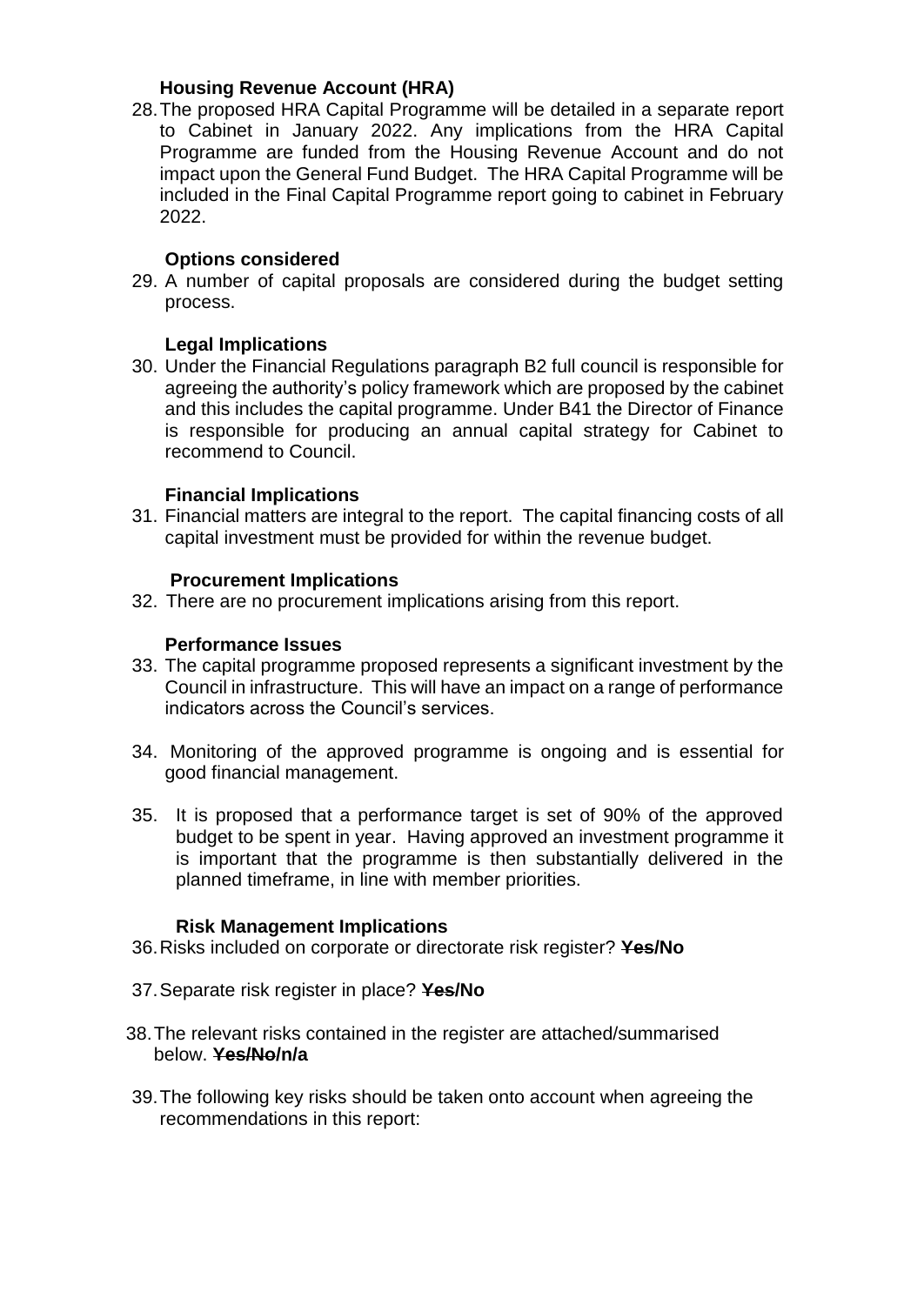| <b>RisDescription</b>                                                                                                                                                                                                                                                                                                             | <b>Mitigations</b>                                                                                                                                                                                                                                                                                                                                                                                                                                                                          | <b>RAG</b><br><b>Status</b> |
|-----------------------------------------------------------------------------------------------------------------------------------------------------------------------------------------------------------------------------------------------------------------------------------------------------------------------------------|---------------------------------------------------------------------------------------------------------------------------------------------------------------------------------------------------------------------------------------------------------------------------------------------------------------------------------------------------------------------------------------------------------------------------------------------------------------------------------------------|-----------------------------|
| significant consideration in<br>A<br>developing the proposals<br>has<br>been the risks arising from not<br>keeping our infrastructure in good<br>order. Not doing so would lead to<br>an increase in health and safety<br>additional<br>risks and<br>costs in<br>they<br>replacing assets when<br>deteriorate too much to repair. | Two of the key criteria for including<br>projects in the capital Programme are<br>those projects that are needed to<br>ensure that we continue to invest in our<br>capital assets to cover to ensure the<br>Council meets it's requirements for both<br>Life and Limb/Health and Safety<br>requirements and to fulfil the Council's<br>Statutory and legislative duties.                                                                                                                    |                             |
| The cost of the Capital<br>proposals are not affordable.                                                                                                                                                                                                                                                                          | The additional capital financing costs<br>(borrowing) of these Capital proposals<br>impacts the Revenue Budget in<br>2025/26 and will be included in<br>Revenue Budget for 2025/26 as part of<br>next year's budget process when the<br>year of 2025/26 will be included in the<br>MTFS. The balancing of the 2025/26<br>budget will ensure affordability.                                                                                                                                  |                             |
| The risk that the required level<br>of BCIL does not materialise.                                                                                                                                                                                                                                                                 | As the Capital programme is an<br>annual process and the BCIL funding<br>is now included in the report each<br>year, the availability of BCIL to fund<br>the Capital Programme will be kept<br>under review. Should the level of<br>BCIL not be sufficient then either the<br>schemes can be removed from the<br>programme or funded from an<br>alternative source. If that source is<br>borrowing then the revenue cost of<br>borrowing will need to be included in<br>the revenue budget. |                             |
| Capital projects being included<br>in the Capital programme where<br>they are funded from additional<br>income to be generated from the<br>project.                                                                                                                                                                               | A number of projects that were reliant<br>of income generation to fund the<br>capital financing costs were removed<br>from the Capital Programme as part of<br>last year's budget process which has<br>reduced the risk associated with<br>income generation. For those projects<br>which have remained in the<br>Programme, where income generation<br>is necessary to fund the borrowing<br>costs, this income is monitored as part<br>of the monthly budget monitoring<br>process.       |                             |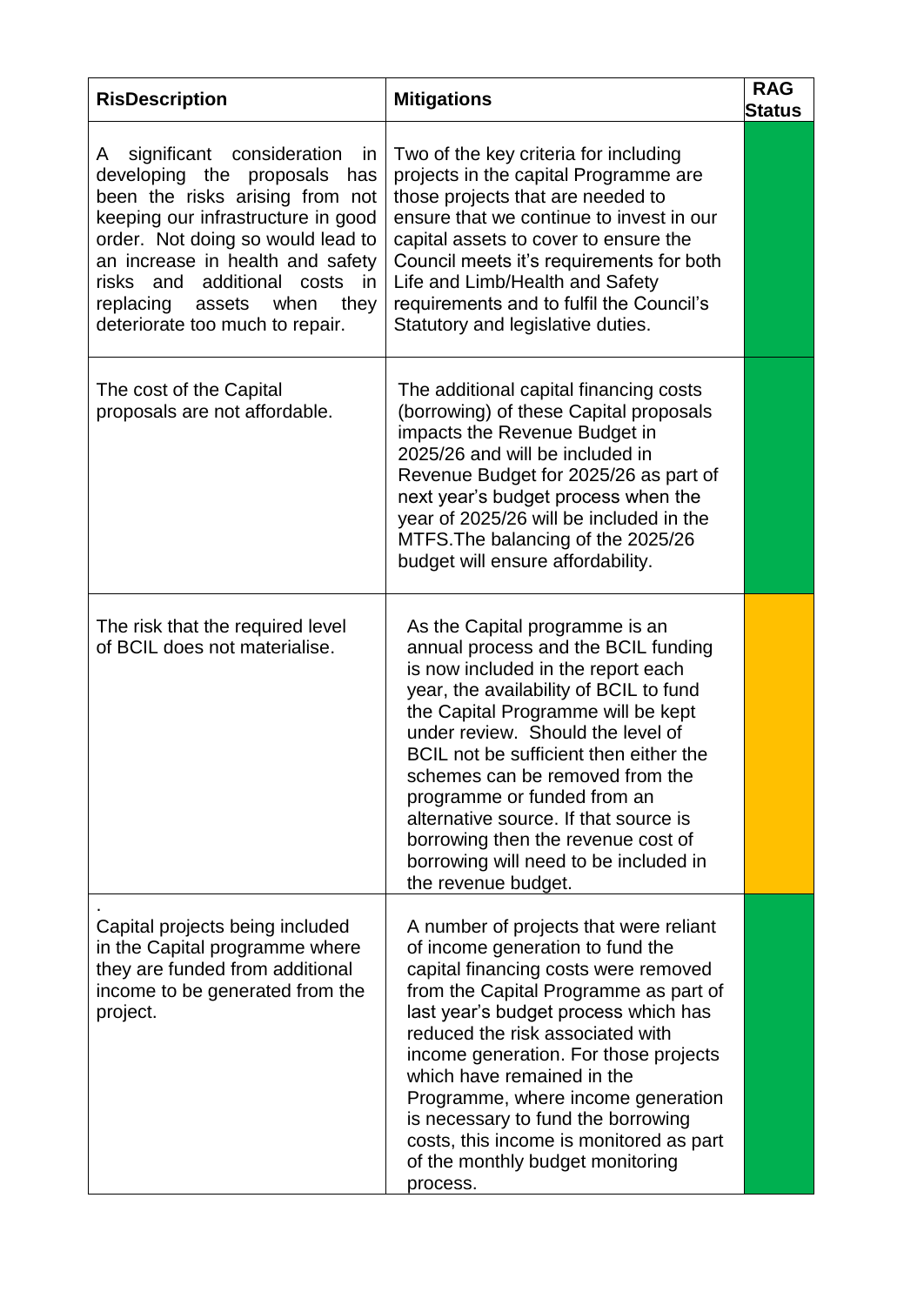# **Equalities implications / Public Sector Equality Duty**

- 40.One of the aims of the Capital Strategy is to ensure the responsible allocation of funding in line with the Council's priorities and legislative requirements such as equalities legislation. The officer's initial views are that no protected group is adversely affected by the proposals.
- 41. Decision makers should have due regard to the public sector equality duty in making their decisions. Consideration of the duties should precede the decision. It is important that Cabinet has regard to the statutory grounds in the light of all available material such as material in the press and letters from residents. The statutory grounds of the public sector equality duty are found at section 149 of the Equality Act 2010 and are as follows:

 *A public authority must, in the exercise of its functions, have due regard to the need to:*

*(a) eliminate discrimination, harassment, victimisation and any other conduct that is prohibited by or under this Act;*

*(b) advance equality of opportunity between persons who share a relevant protected characteristic and persons who do not share it;*

*(c) foster good relations between persons who share a relevant protected characteristic and persons who do not share it.*

*The relevant protected characteristics are:*

- *Age*
- *Disability*
- *Gender reassignment*
- *Pregnancy and maternity*
- *Race,*
- *Religion or belief*
- *Sex*
- *Sexual orientation*
- *Marriage and Civil partnership*

# 42. **Council Priorities**

The Council's new draft Capital proposals for 2022/23 to 2024/25 have been prepared in line with the Council's priorities set out below:

#### **Improving the environment and addressing climate change**

**Tackling poverty and inequality**

**Building homes and infrastructure**

**Addressing health and social care inequality**

**Thriving economy**

# **Section 3 - Statutory Officer Clearance**

**Statutory Officer: Dawn Calvert**

Signed by the Chief Financial Officer **Date: 30 November 2011**